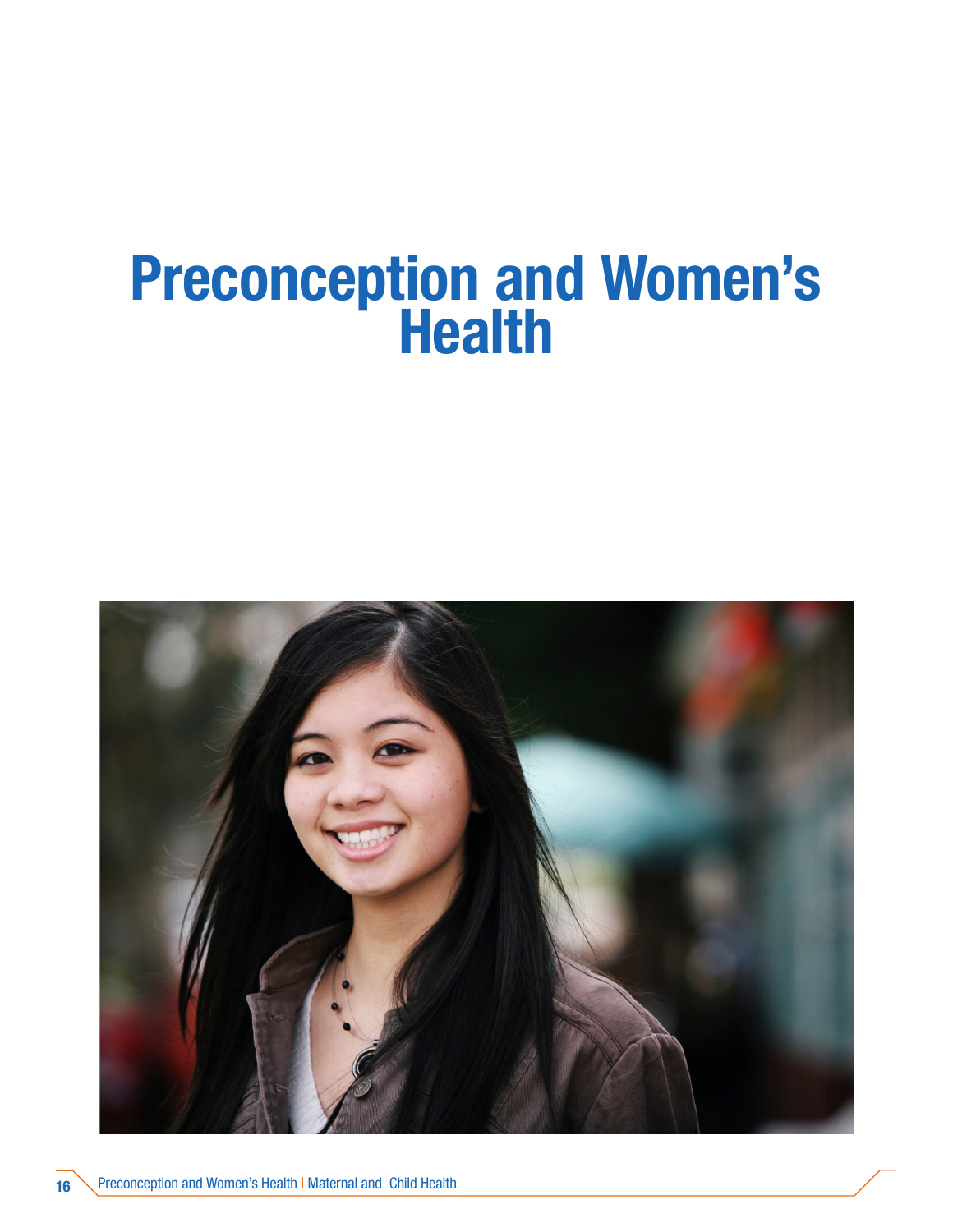# Preconception and women's health

## Key indicator: Overweight/obesity among women 18–44 years old

#### Indicator details:

- » Definition: Percent of women 18−44 years old who have a body mass index of 25 to 29.9 (overweight) or 30 or more (obese)
- » Numerator: Number of women 18−44 years old who have a body mass index of 25 to 29.9 (overweight) or 30 or more (obese)
- » Denominator: Number of women 18−44 years old

Significance of indicator: Overweight and obesity is becoming more common among women of reproductive age. Almost half of women 18 to 44 years old in the United States have a body mass index in the overweight or obese category.

People who are obese, compared to those with a normal or healthy weight, are at increased risk for many serious diseases and health conditions. These include hypertension (high blood pressure), diabetes, sleep apnea (pauses or reduced breathing during sleep), high LDL cholesterol, coronary heart disease, stroke and mental illness. People who are overweight or obese are also at higher risk for polycystic ovary syndrome. PCOS can cause reduced fertility or failure to achieve pregnancy. During pregnancy, overweight and obese women are at increased risk of gestational diabetes, pregnancy-related high blood pressure, miscarriage, preterm birth and congenital birth defects such as neural tube and heart defects, and gastrointestinal malformations. They are also at a higher risk of complications during labor including heavy blood loss after giving birth. (1,2)

Status in Oregon: The rates of overweight among women aged 18 to 44 in Oregon in 2015 was higher than the national rate. The rate of obesity among women aged 18 to 44 in Oregon in 2015 was slightly higher than the national rate. The rate of obesity among women of reproductive age has followed a slight downward trend in Oregon over the past five years (29.0% in 2010 to 22.5% in 2014) while the rate of overweight women of reproductive age has remained fairly flat.

Disparities in Oregon: In 2015, among Oregon women aged 18 to 44, the highest rates of overweight and obesity were among non-Hispanic Blacks, non-Hispanic American Indian/Alaska Natives and Hispanics. Overweight and obesity were lower for non-Hispanic Whites and non-Hispanic Asians.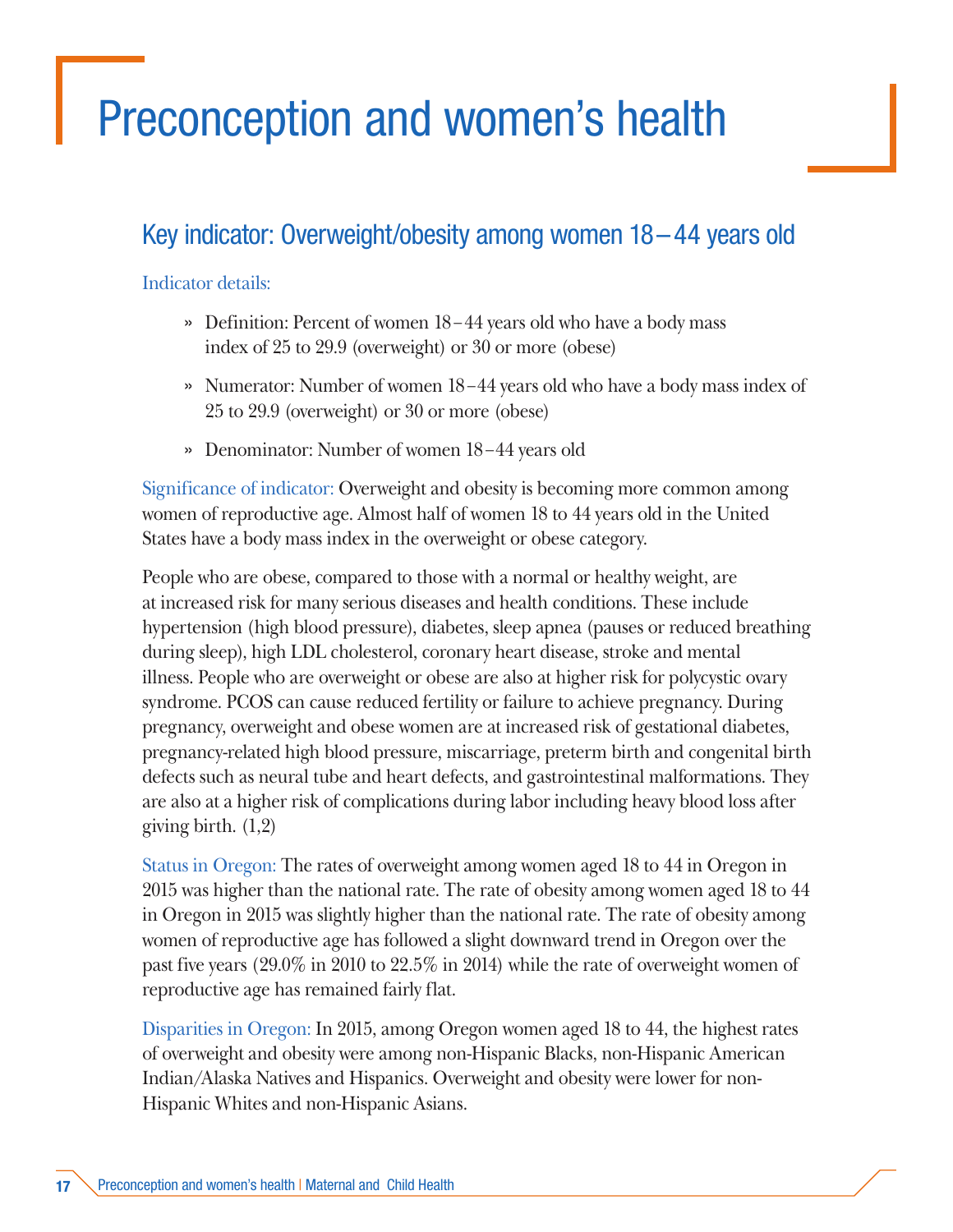



*Data source: Behavioral Risk Factor Surveillance System*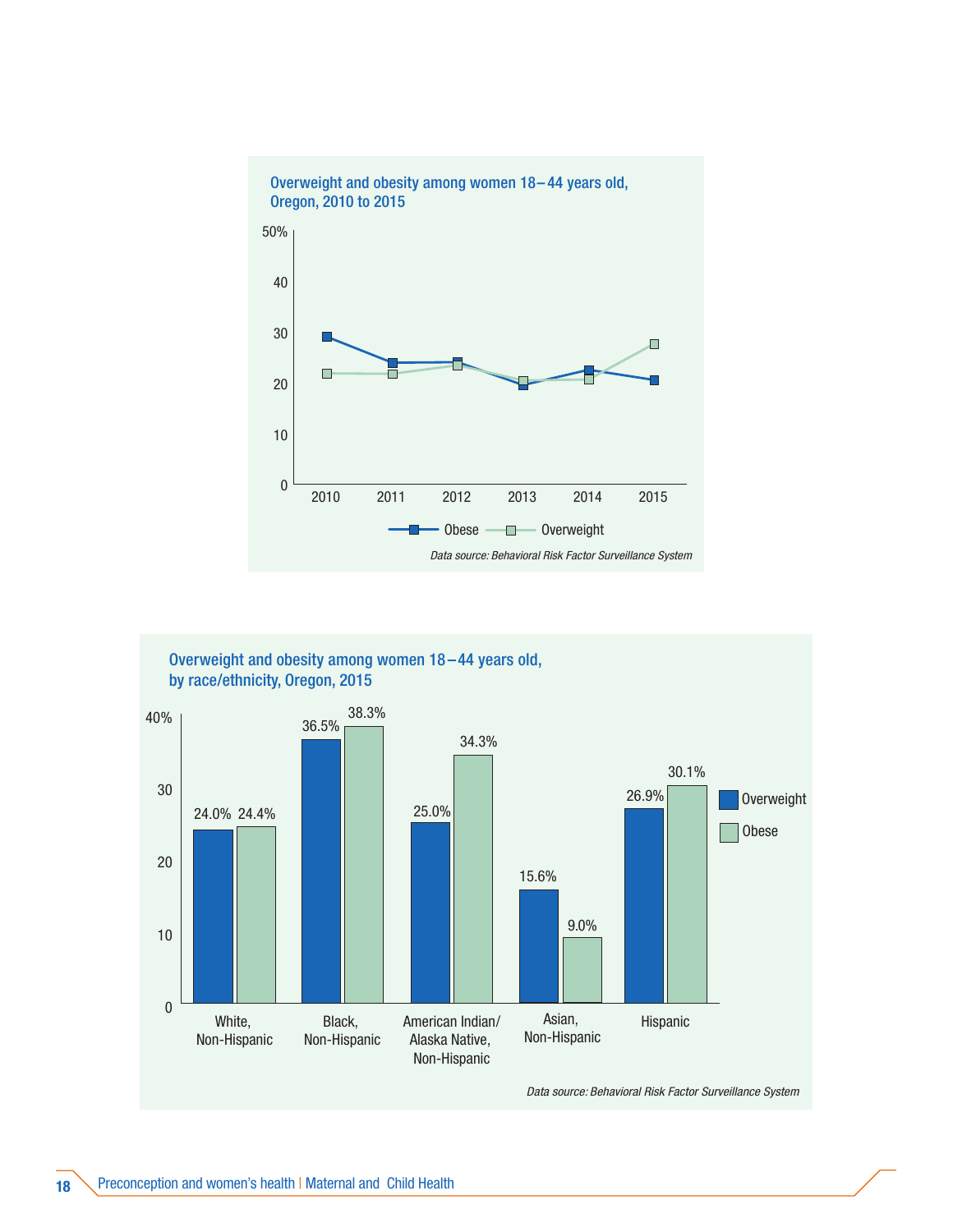### Key indicator: Adverse childhood events among women 18–44 years old

Indicator details:

| » Definition: | Percent of women 18–44 years old who have<br>experienced four or more adverse childhood experiences             |
|---------------|-----------------------------------------------------------------------------------------------------------------|
|               | » Numerator: Number of women 18–44 years old who have experienced<br>four or more adverse childhood experiences |

» Denominator: Number of women 18 – 44 years old

Significance of indicator: The impact of adversity in childhood is profound. Early experiences influence the developing brain. Significant adversity during early sensitive periods of developmnent can create toxic stress and interrupt normal brain development. Traumatic childhood experiences are a root cause of many social, emotional, physical and cognitive impairments that can lead to increased incidence of developmental delays and other problems in childhood. (3) Adverse childhood events can also lead to adult health risk behaviors (e.g., smoking, alcoholism), mental illness (e.g., depression and suicide), diseases (e.g., heart disease, cancer, diabetes), disability and premature mortality. (4)

The adverse childhood events (ACEs) contained in this indicator include emotional, physical or sexual abuse; intimate partner violence; household substance abuse; household mental illness; parental separation or divorce; and incarceration of a household member. Women who have experienced three or more ACEs have more than 2.5 times the risk of smoking, alcohol use and illicit substance use during pregnancy. (5) Women with high ACEs also experience more obstetrical complications such as backaches, headaches and leg cramps, all of which increase the risk of hospitalization and preterm births. (6) ACEs can also affect adult caretakers' functioning and core capabilities needed to succeed in life. These include providing the safe and nurturing relationships and environments that are critical to healthy pregnancies and to children's health and development. (7)

Understanding adult women's experience of adversity during their childhood is critical to addressing their physical, mental and behavioral health needs. Understanding these adverse childhood events and their impact on adult outcomes facilitates public health policies and programming that build parenting skills and capabilities in order to prevent ACEs in future generations. In this indicator, women who have experienced four or more ACEs are considered to have a "high" ACE score.

Status in Oregon: The rate of women 18 to 44 years old with four or more ACES increased steadily between 2011 and 2015 (5.1% to 9.6%).

Disparities in Oregon: In 2015, the percentage of Oregon women aged 18 to 44 who experienced four or more ACEs was higher for non-Hispanic American Indian/Alaska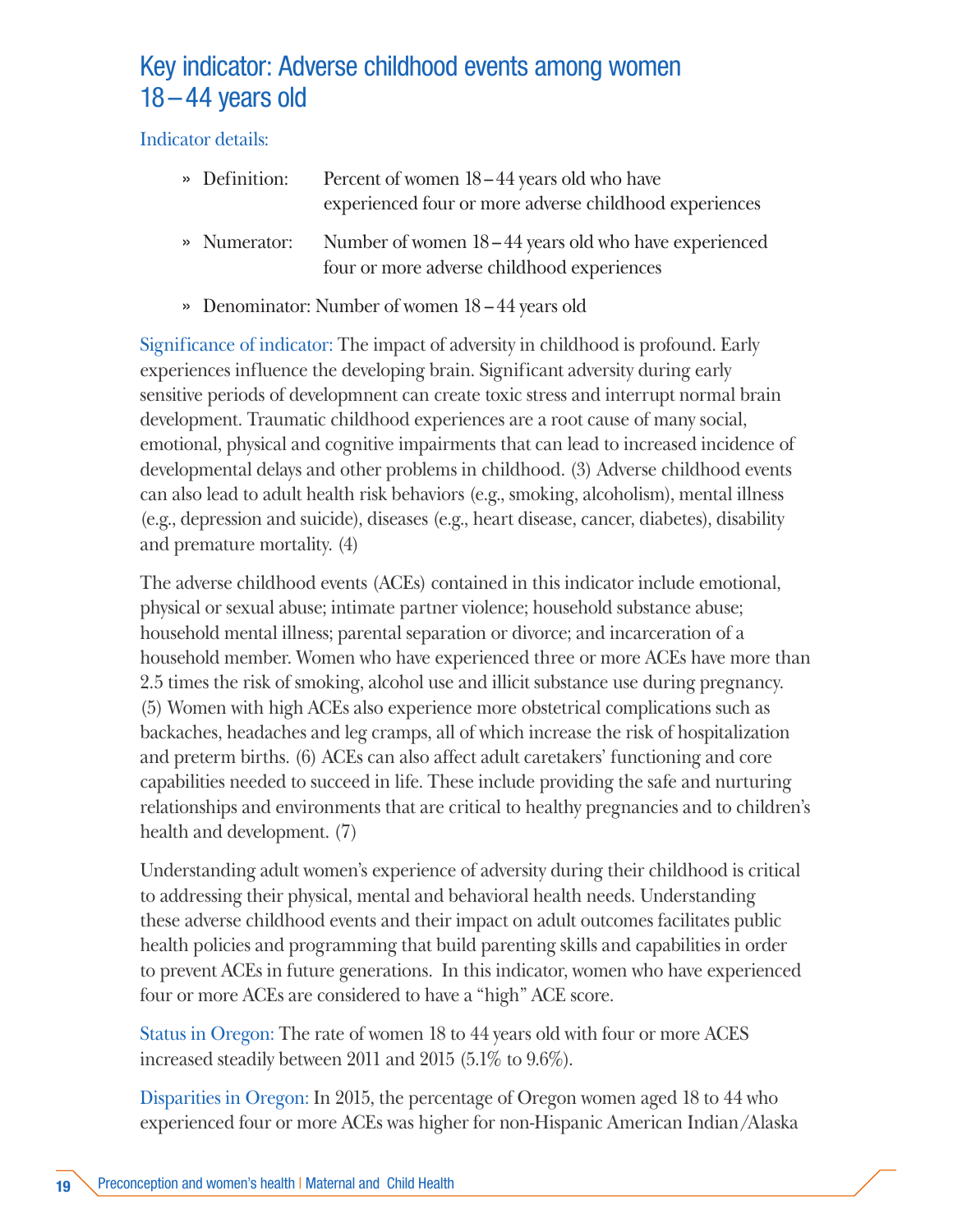Natives (37.0%) and non-Hispanic Blacks (27.0%) compared to non-Hispanic Whites (19.7%), and lower for non-Hispanic Asians (2.2%). The percentage of Hispanic women (19.9%) was almost the same as the percent of non-Hispanic White women who experienced four or more ACEs.







*Data source: Behavioral Risk Factor Surveillance System*

Note: Native Hawaiian/Pacific Islander, Non-Hispanic and two or more races, Non-Hispanic are not shown due to small sample size.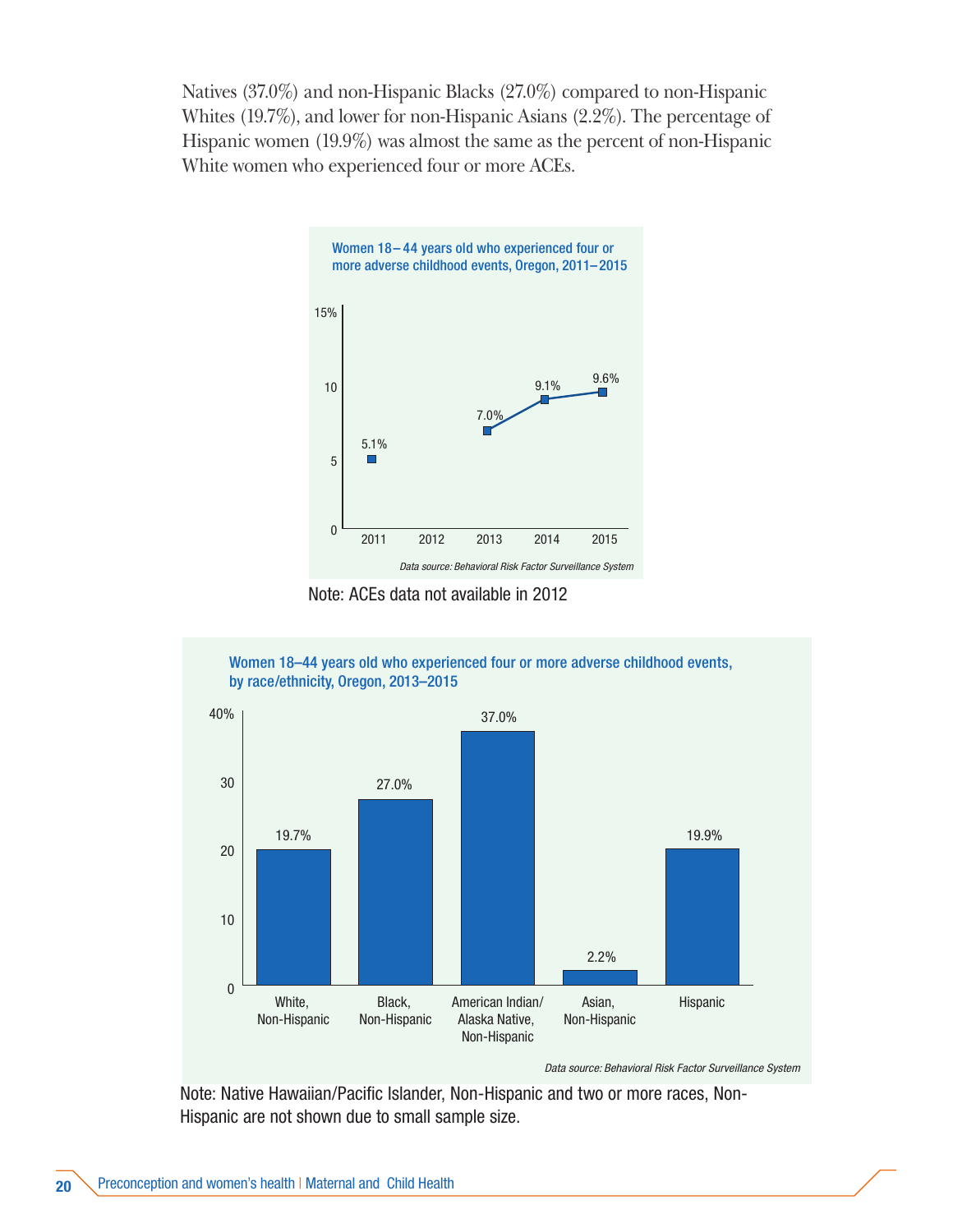#### Key indicator: Well-woman visit

Indicator details:

| » Definition: | Percent of women 18–44 years old with a visit to a doctor for<br>a routine checkup in the past 12 months             |
|---------------|----------------------------------------------------------------------------------------------------------------------|
|               | » Numerator: Number of women 18–44 years old with a visit to a doctor<br>for a routine checkup in the past 12 months |

» Denominator: Number of women 18–44 years old

Significance of indicator: Access to high-quality well-woman care is a key driver in optimizing women's health before, between and beyond potential pregnancies. (8) Taking action on health issues throughout the lifespan can prevent future problems for a mother and her baby. (9)

Access to high-quality well-woman care:

- » Provides a critical opportunity to receive recommended clinical preventive services, screening and management of chronic conditions such as diabetes, counseling to achieve a healthy weight and smoking cessation, and immunizations
- » Increases the likelihood that any future pregnancies are by choice rather than chance
- » Decreases the likelihood of complications in future pregnancies.

Status in Oregon: Oregon women aged 18-44 had a lower rate for routine checkups in the past year (54.3%) as compared to those in the United States as a whole (65.2%).

Between 2011 and 2015, the rate of women in that age group getting routine checkups in Oregon followed a slight upward trend (from 52.2% to 54.9%).

Disparities in Oregon: In Oregon in 2015, the percent of women aged 18 to 44 who had a routine checkup in the last 12 months was relatively similar among race/ethnicity groups.



*Data source: Pregnancy Risk Assessment Monitoring System (PRAMS)*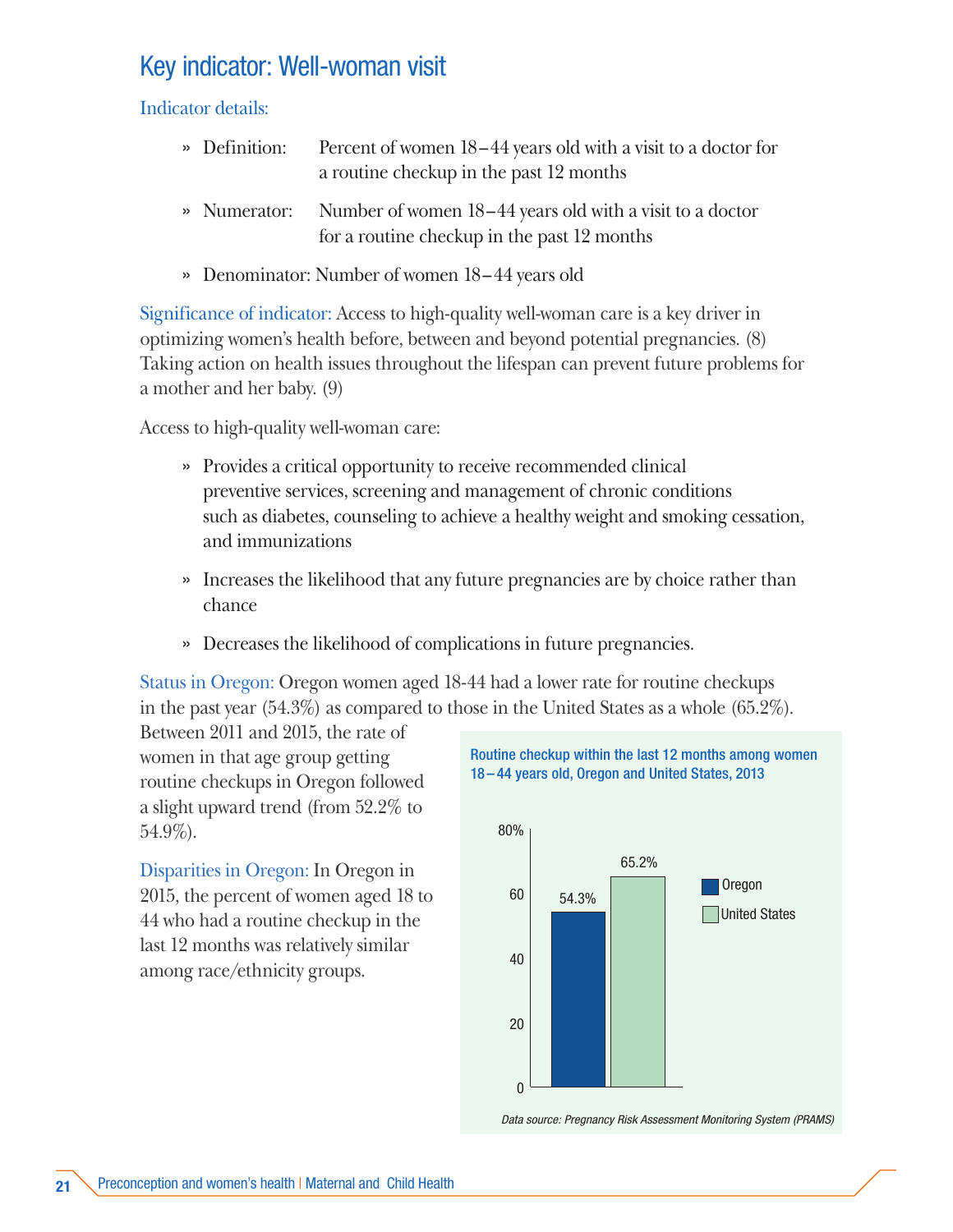

#### 0 20 40 60 80 Asian, Hispanic Non-Hispanic American Indian/ Alaska Native, Non-Hispanic Black, Non-Hispanic White, Non-Hispanic 55.0% 56.2% 56.0% 56.8% 57.6% Routine checkup within the last 12 months among women 18-44 years old by race/ethnicity, Oregon 2013-2015

*Data source: Behavioral Risk Factor Surveillance System*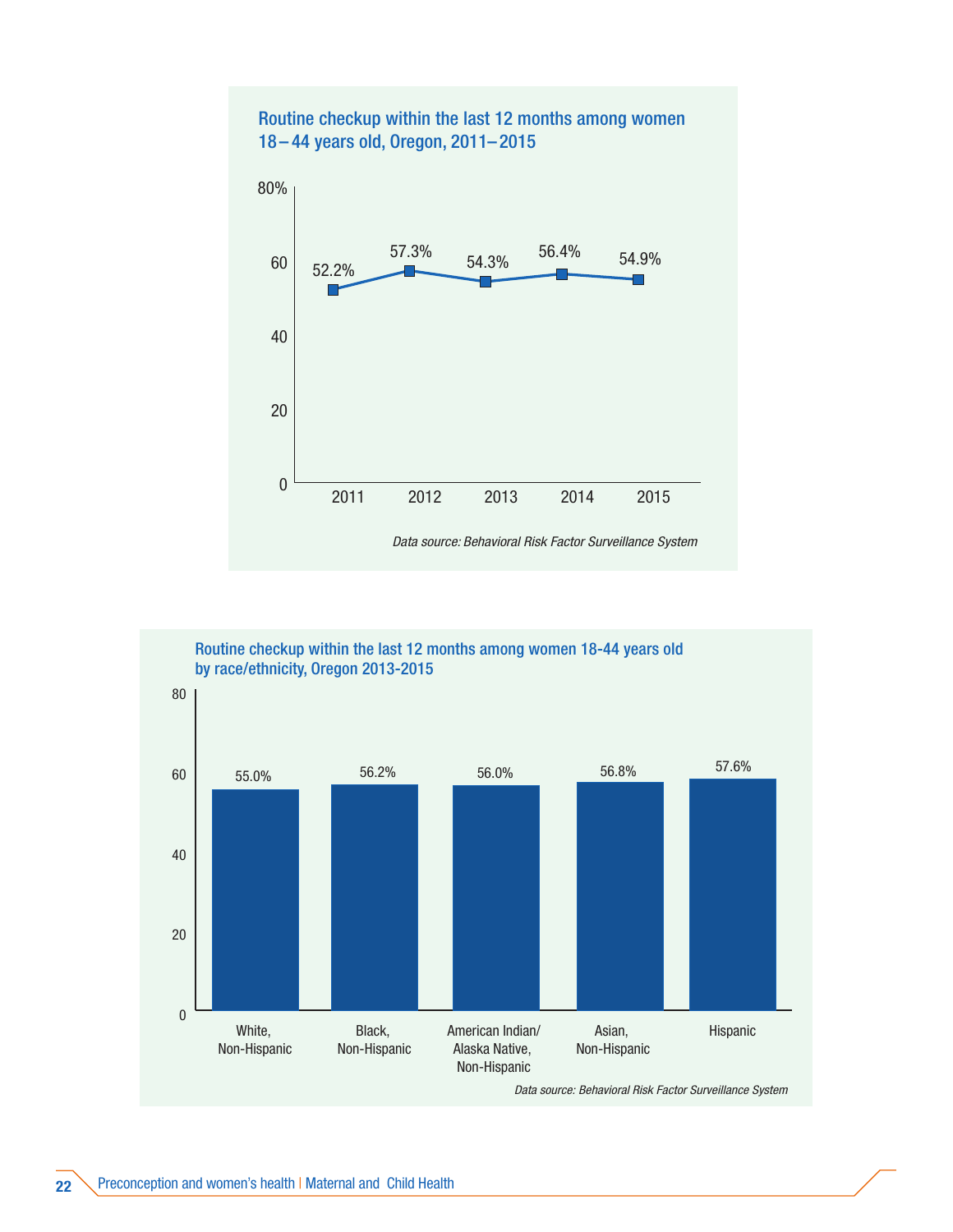#### Key indicator: Pre-pregnancy smoking

Indicator details:

- » Definition: Percentage of women with a live birth who smoked in the three months prior to their pregnancy
- » Numerator: Number of women with a live birth who smoked in the three months prior to their pregnancy
- » Denominator: Number of women with a live birth

Significance of indicator: Smoking cigarettes during pregnancy is one of the most important avoidable causes of adverse pregnancy outcomes and is associated with high rates of long- and short-term morbidity for both the child and mother. Smoking during pregnancy elevates the risk of complications such as premature birth, low birth weight, sudden infant death syndrome (SIDS), (10) congenital heart and gastrointestinal defects and a decrease in pulmonary function later in the child's life. (11)

In the United States, approximately one in 10 women who gave birth in 2014 smoked during the three months before pregnancy. Approximately three-quarters of these women continued to smoke after learning they were pregnant.

This indicator focuses on smoking prior to pregnancy. This can be used as a proxy for smoking during the first trimester because women often are not aware of the pregnancy early in the first trimester. Therefore, examining the percentage of women who smoked prior to pregnancy and subsequently had a live birth gives us a good estimate of the percentage of women who smoked in the first trimester.

Low socio-economic status, lower education and belonging to a racial/ethnic minority are significantly associated with increased risk for smoking during pregnancy. Smoking during pregnancy was most prevalent for women aged 20–24.

By race, the highest rate was for non-Hispanic American Indian or Alaska Native women. (12)

Status in Oregon: In 2013, the rate of smoking among women in the three months prior to pregnancy was slightly higher in Oregon than the national rate (22.2% vs. 21.3%, respectively). The percentage of women in Oregon who smoke in the three months prior to pregnancy remained relatively even from 2012 to 2014 (21.5 % to 20.9%).

Disparities in Oregon: Compared to non-Hispanic Whites (24.3%), more non-Hispanic American Indian/Alaska Native (35.9%) and non-Hispanic women of two or more races (32.7%) smoked during the three months before their pregnancies in Oregon in 2014.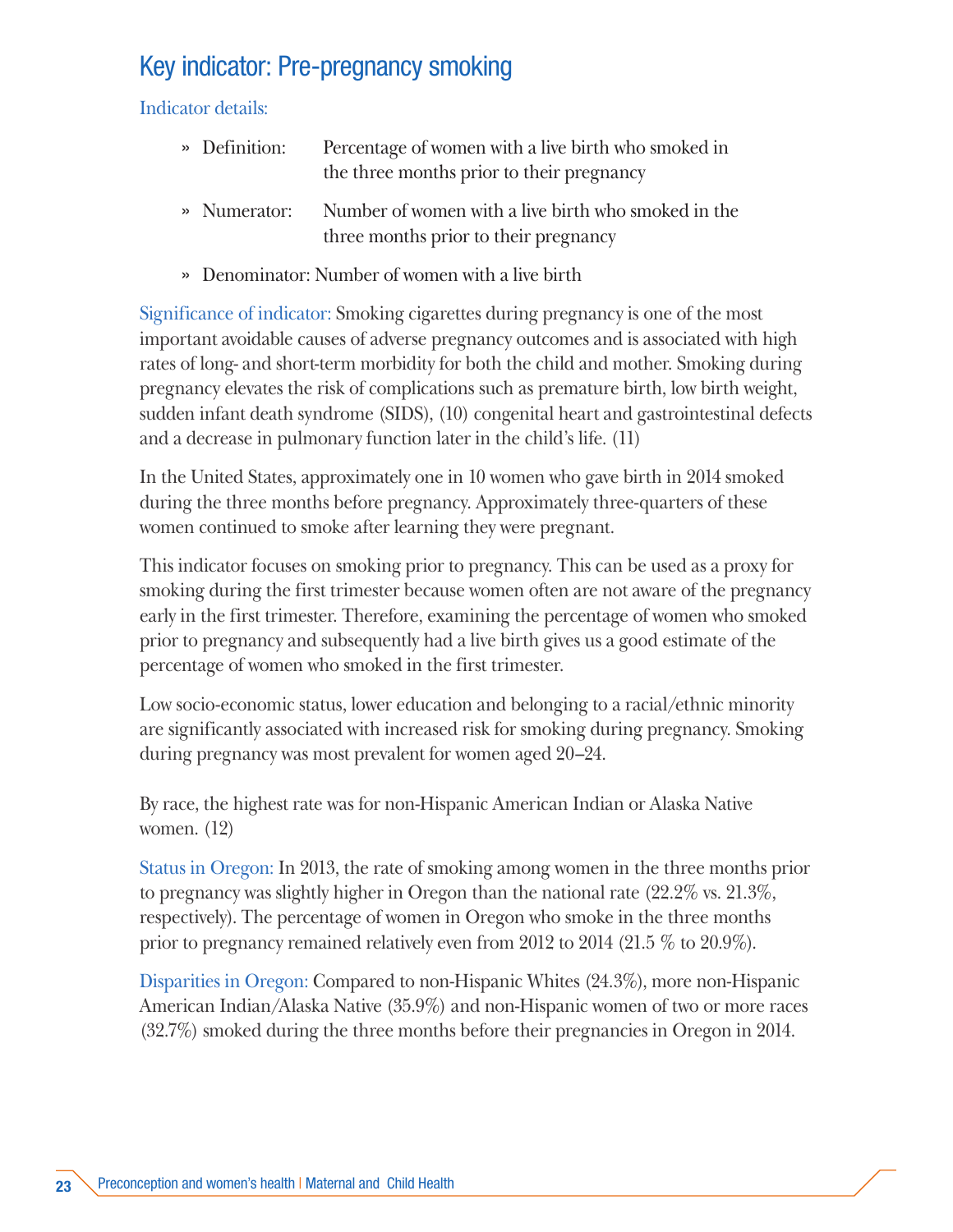

Smoking in the three months prior to pregnancy, Oregon 2012–2014